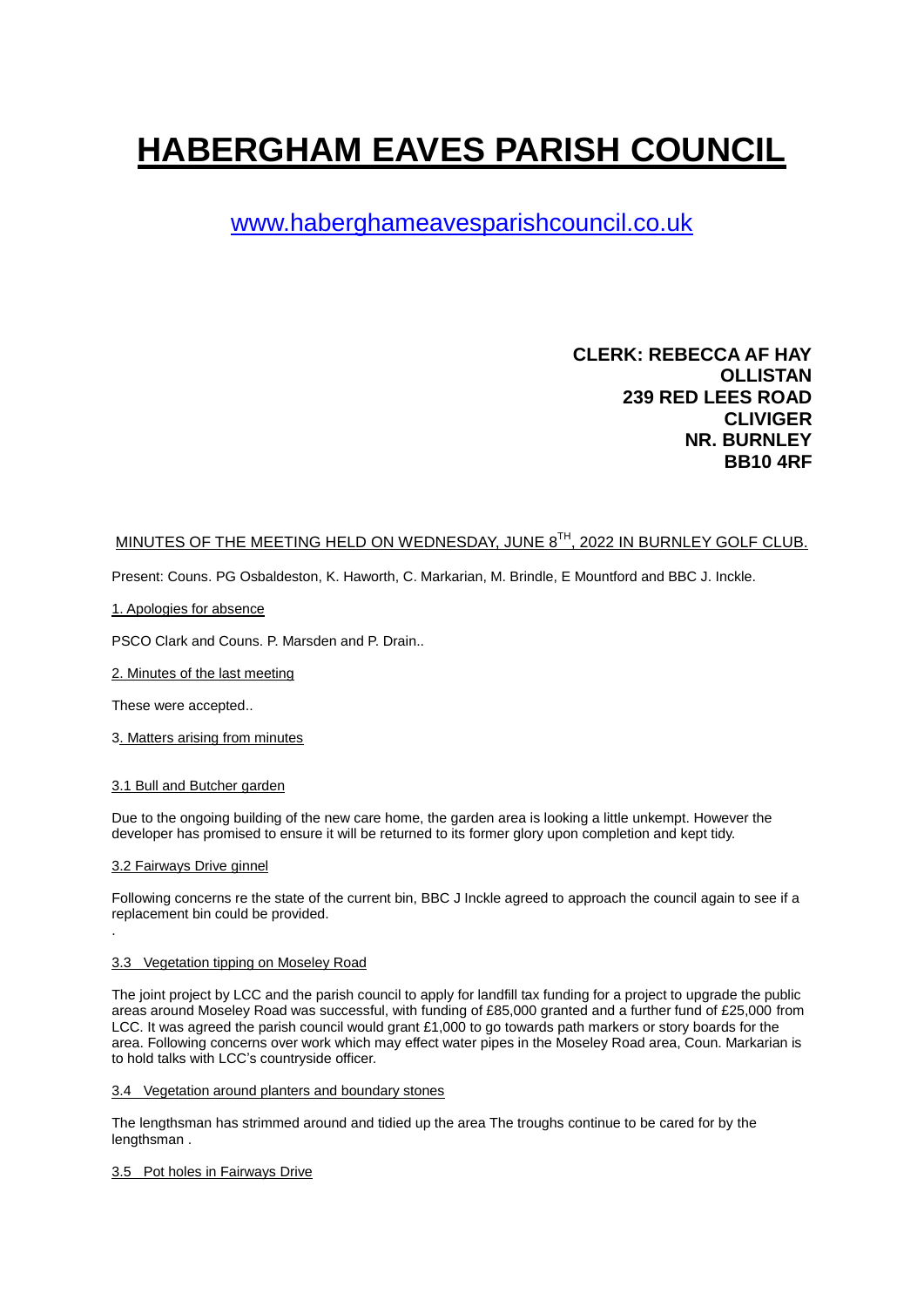Coun Drain had organised a list of pot holes in the estates and this was forwarded to LCC, who inspected and carried out repairs where necessary.

#### 3.6 Woodplumpton Road dog bin

The request for a bin has been added to the list for the next financial year. Coun. Inckle to chase up.

#### 3.8 Re stocking of trees at former escape road site

The re stocking is due by the end of June. Coun Inckle outlined unauthorised work which has taken place at the site over the last few weeks which has caused problems to the infrastructure and is being investigated by BBC's enforcement officer. The clerk to write to BBC and express its concern over the unauthorised work.

#### 4. Reports from outside bodies

PSCO Clark had sent in police reports for April, May and June and these had been circulated via the round robin.

#### 5. Correspondence

The council,agreed to ratify Lancashire County Council's Better Working Between Lancashire County Council and Parish and Town Councils: Parish and Town Council Charter 2022 - 2024.

LCC information re the part revocation and de restriction order of the A682 Manchester Road, was passed on the round robin.

#### 6. Planning

FUL/2022/0149 - Full planning application for the erection of 200 dwellings and associated works. AT: Hollin Cross Farm , Woodplumpton Road –

The parish council comments are:

- Transport the applicant has completed a transport survey and suggested a new access out on to the A646 New Road, a road which already attracts heavy traffic, is fast moving and leads onto and into the residential area of Glen View Road. The plan to allow traffic to feed into the A646 from the right appears dangerous considering the above factors. The transport plan does not make it clear how the applicant will ensure the new home owners will use non traffic means of transport and there does not appear to be any allowance for bus users.
- The design of the houses is out of keeping with the character of the parish and there seems to be no provisions for the elderly or disabled. The affordable housing aspect is the minimum the developer has to provide under the National Framework and should be encouraged to increase considering Burnley's need for more affordable housing.
- Re the community involvement statement, following the online consultation, the parish council invited the developer's representative to attend a parish council meeting to discuss the concerns, but this was not taken up, which was disappointing considering the impact of this development on the community and the parish council's role in speaking on behalf of the community.
- Although the developer has pledged to include two hectares of public open space for existing and new residents, it seems the actual area may be less than this, as the attenuation pond does not seem like a suitable feature for recreational use, nor do the other areas sown with grassland wildflowers; it is unclear how the recreational value of the areas to be sown and managed as amenity grassland will be maximised. We request that consideration is given to the provision and on-going maintenance of outdoor benches and children's play equipment (which needs to be fenced to prevent dog fouling}
- There needs to be more indication as to how the developer will bring in renewables, such as electric charging points.
- $\bullet$
- **Ecological Impacts**
- $\bullet$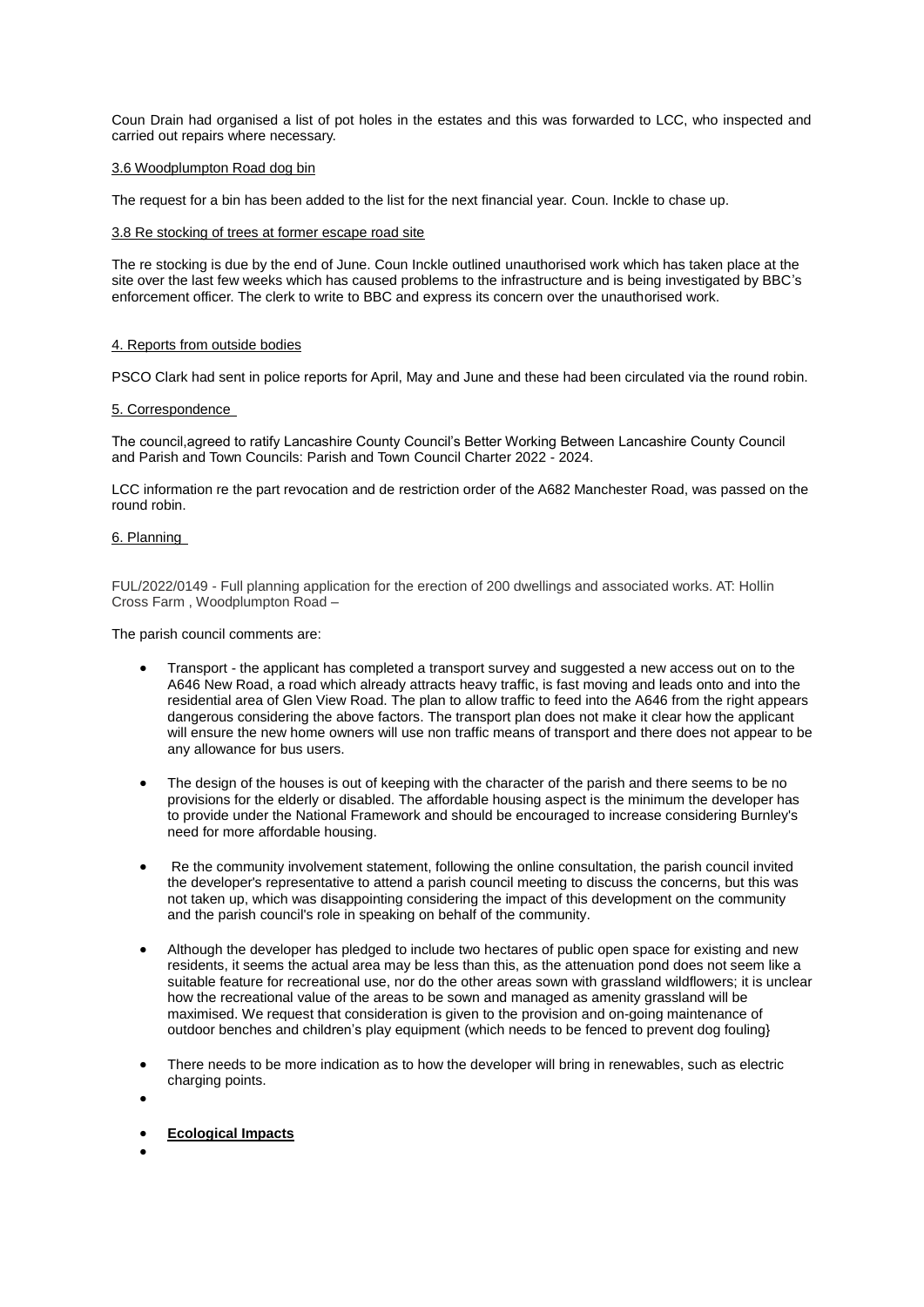The proposed development site is in a quiet, rural location not far from the moorland area of Crown Point and Dunnockshaw Reservoir. It is a valuable wildlife asset, which will mostly be transformed for house building, gardens, access roads and the construction of a large attenuation pond, the primary purpose of which is to deal with storm surface water. Despite the advice, findings and various recommendations in the Ecology/Biodiversity Net Gain reports, it is evident that only limited provision has been made to provide appropriate mitigation to address likely impacts on key aspects of the biodiversity associated with the site. The BNG assessment clearly demonstrates that the development will result in a large loss of habitat units (calculated as a 45% net loss), whereas the development is obligated to provide a net gain in biodiversity (see below), and further losses are expected when specific species of conservation importance are taken into account (as detailed below).

We consider that this is unacceptable and contrary to the National Planning Policy Framework (2021) and Burnley Borough Council Policy NE1 derived from this. Current guidance requires all development to demonstrate Biodiversity Net Gain. The National Planning Policy Framework (2021) refers to minimising impacts to biodiversity and providing enhancements in Paragraph 174 (planning policies and decisions should contribute to and enhance the natural and local environment by … minimising impacts on and providing net gains for biodiversity), and also in Paragraph 180 (which includes a number of principles that local authorities should apply when determining planning applications, including ensuring that "opportunities to improve biodiversity in and around developments … be integrated as part of their design, especially where this can secure measurable net gains for biodiversity". The Environment Act (2021) requires that developments demonstrate they will achieve at least 10% Biodiversity Net Gain, as calculated by the Defra Biodiversity Metric.

Our view is that it is insufficient to say that discussions are underway with the Greater Manchester Ecology Unit in relation to appropriate off-site mitigation for this large loss of biodiversity units and appropriate financial compensation levels. Full consideration of biodiversity should be made available and open to scrutiny; it should form part of the planning application. We request that this information is made available before any planning decision is made.

Specific concerns are set out below:

- The significance of the wettest low-lying part of the site and associated pockets of flushed ground/springs that feed into this (marked as marshy grassland in the Ecology Report) are not properly addressed. This is a locally important wetland feature; it supports a large population of common frogs and common toads, which use the pond for breeding and the adjacent rushy vegetation as a terrestrial habitat during the remainder of the year. This is not mentioned in the Ecology assessment. It is also is an important location for over wintering snipe (listed as a Bird of Conservation Concern), with up to 25 individuals having been sighted here during the winter (this would have been identified if winter bird surveys had been undertaken; records of wintering snipe were evidently provided to the Ecolgical consultants by LERN). The vegetation cover and structure in this areas also provides habitat for other species, including ground nesting birds and hunting long-eared owl, barn owl and kestrel.
- The plan appears to be to clear/excavate this entire low-lying wetland area to form a large attenuation pond, which will destroy the existing habitat and any amphibians present. We request that a sizable section of this area is left undisturbed to act as a refuge/source for re-colonisation of the attenuation pond, noting that the Ecology Report also recommends retaining as much of the existing habitat as possible and that existing areas of habitat to be enhanced should be fenced off during development. It is also advisable that a search is carried out before the wetland area is cleared to remove any adult amphibians to the refuge area; and that the area is not cleared during spring and summer period when in use by breeding and juvenile amphibians, which would be highly damaging.
- In addition, the Drainage & Levels Statement says that the proposed attenuation pond will be designed as a 'dry area' to offer possible amenity to the development with it only being utilised during rainfall events; and the landscape plans shows the central section is to be sown with EM8 Meadow seed for wetlands, which is a mixture suited to seasonally wet soils not periodically submerged conditions. Treating this area as 'dry feature' and allowing free-access will minimise its potential value for biodiversity. It also fails to appreciate that the water-table in this area generally remains high, as demonstrated by the rush-dominated vegetation that is currently supports. We request that the design of the treatment of this low-lying wetland area and the planned attenuation pond is considered further; it could easily be designed as a valuable feature to help offset the large loss of biodiversity units. To act as a valuable feature, we would like to the plans revised recognising that this area should retain a reasonably high water-table, with areas of open water for amphibians to successfully breed in, a sizeable area of marshy vegetation (rather than grassland), adjacent terrestrial refuge for amphibians, small mammals, etc, and that secure metal railing is ensure that disturbance to wildlife and littering and dumping of garden waste are minimised.
- The main ditch supports a reasonably diverse invertebrate fauna and is partly flanked by semi-natural vegetation and native hedgerows. It should be treated as a locally important feature, which is retained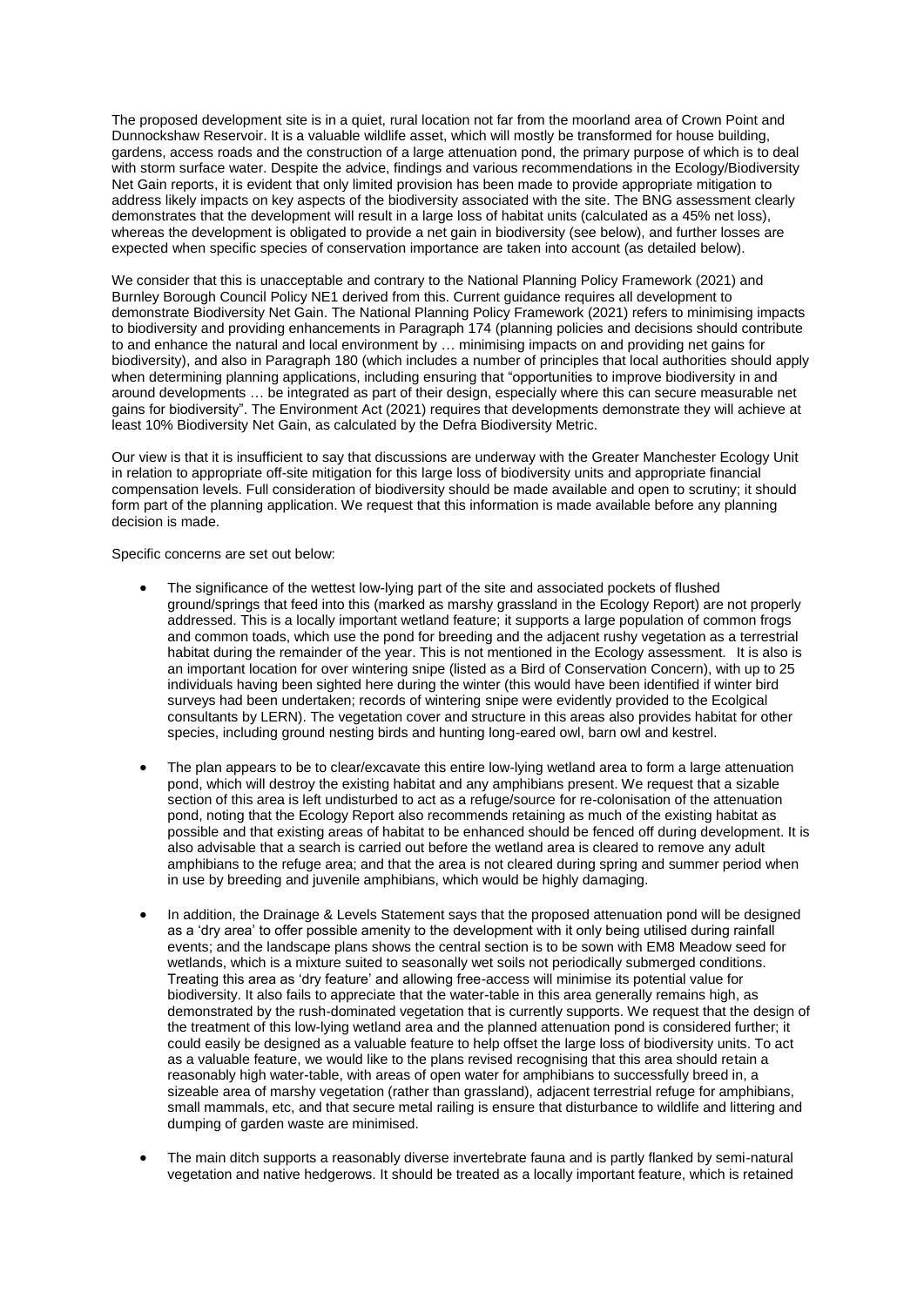with a 5 m wide buffer strip either side and developed for biodiversity, rather than simply being destroyed by burying it in an underground surface water sewer (the Drainage & Levels Statement states says that all surface water will be accommodated within oversized pipes). This is also advocated in the Ecology Report, which recommends that ditches and hedgerows on-site should be retained where possible to do so and that and that existing areas of habitat to be enhanced should be fenced off during development.

- The bird survey failed to identify breeding lapwing, which have successfully bred on the upper section of the site throughout 2018-2022. The whole site is also regularly used as a feeding area by long-eared owl, barn owl and kestrel, which are known to breed in the area and use the fields for foraging throughout the year. The bird survey confirms that at least seven other bird that are listed in under the NERC Act (2011) as Species of Principal Importance for conservation will be impacted by the development, several of which are Red-listed on the latest list of Birds of Conservation Concern. The whole point of listing these species is that special attention should be given to their conservation, which is not apparent in the proposals that have been submitted. The Ecology Report recognises that the development will negatively impact on several bird species listed as being of conservation concern at the national level. There is some potential to provide for these species within the site – however, targeted measures are required off-site to provide effective enhancements for breeding lapwing, over-wintering snipe, and foraging long-ear owl and barn owl.
- The Biodiversity Net Gain calculation indicates there will be loss of 45% of habitat units, whereas it should be providing a net gain. We have tried to understand the BNG assessment and have has several queries. Foremost is that the assessment does not include a map of showing the status of the site after the development has been completed (post-intervention); this is a serious omission as it makes it impossible to tell if the calculations for habitat retention and creation are correct. We do not understand which sections of ditch are to be retained and enhanced (as far as we can make out, no ditches are to be retained), nor how they will be enhanced to achieve 'good' condition. Similarly, we do not understand where 0.27 km of new ditch will be created and how this will attain 'good' condition. Nor why the condition target for the attenuation pond is set as 'good', which again seems unrealistic, is not backed up by an adequate explanation, and given that this feature is primarily designed to store surface flood water and does not appear to have been designed to maximise its value for biodiversity (see discussed above). The BNG calculation also shows that the BNG Trading Rules have not been satisfied. We respectfully request that sufficient details are provided to properly assess the Biodiversity Net Gain assessment and associated calculations.
- The management needs of all areas of green space designed for biodiversity mitigation need to secured through a suitably detailed and funded ecological management plan, which also needs the input of a suitably informed ecologist, something that is lacking in the current landscape management plan. Without this plan, there is no assurance that the habitat target condition for the BNG assessment will be achieved.

HOU/2022/0282 PROPOSAL: Proposed double storey side extension to replace the existing single storey side extension. AT: 7 Glen View Road – no comments.

HOU/2022/0290 PROPOSAL: Proposed single storey front and side extension AT: 2 Oakeneaves Avenue Burnley – no comments.

FUL/2022/0057 – proposed widening of existing garage at 34 Rossendale Road – no comment.

The clerk was asked to check with planning that all conditions of a planning application at Lower Timber Hill are adhered to, now the development has begun.

7. Finance

In: £1,560 – Jubilee grant £6.67 – VAT return. £6,124 – precept.

Authorised payments were made to:

April

R. Hay, clerk – £385 – salary and expenses. LCC pension for clerk - £35.62